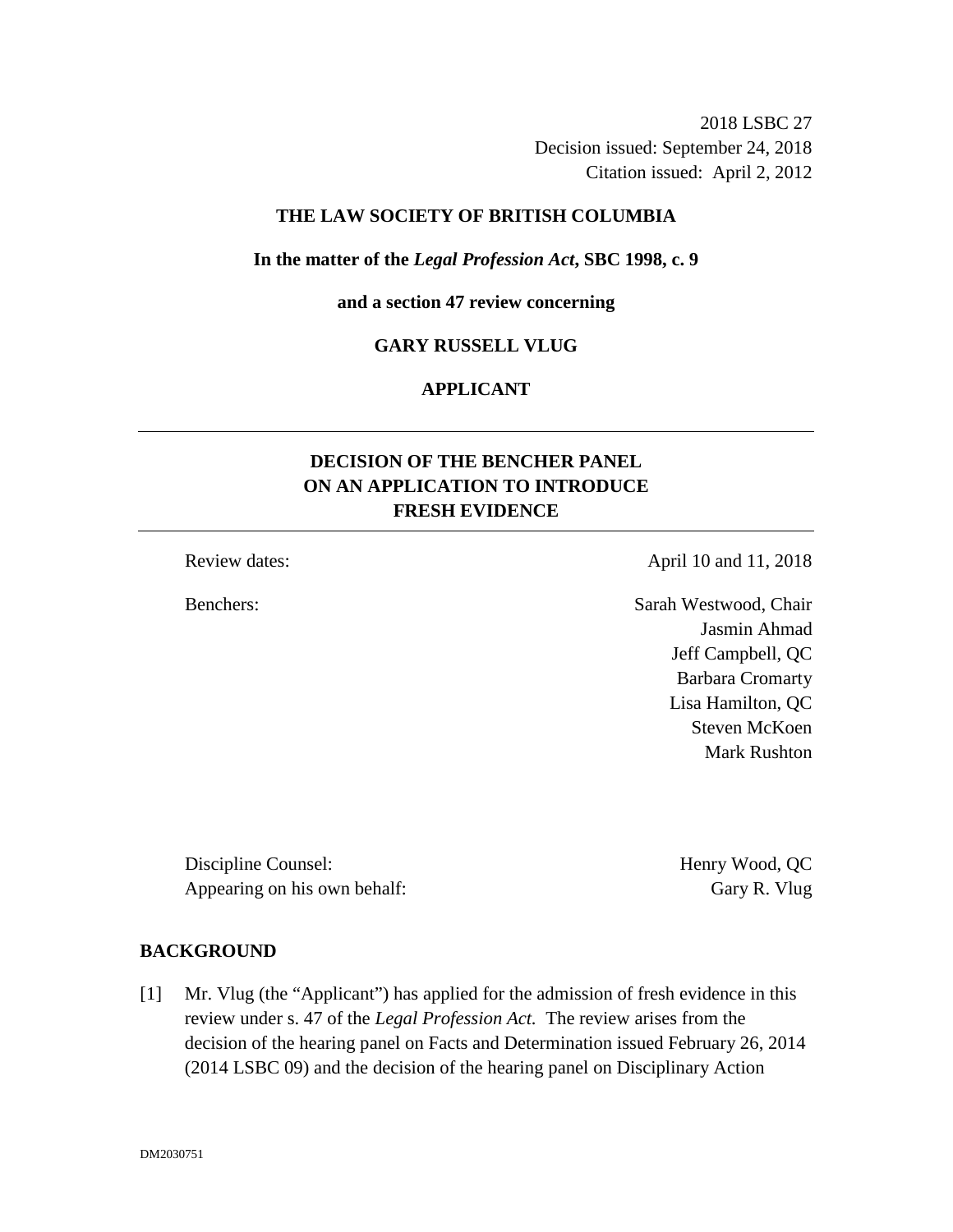issued September 5, 2014 (2014 LSBC 40) regarding three complaints totalling ten allegations (originally 11 allegations) of professional misconduct.

- [2] The *Legal Profession Act* requires that reviews are "on the record". The "record" consists of material described in Rule 5-23:
	- (1) Unless counsel for the respondent and for the Society agree otherwise, the record for a review of a discipline decision consists of the following:
		- (a) the citation;
		- (b) a transcript of the proceedings before the panel;
		- (c) exhibits admitted in evidence by the panel;
		- (d) any written arguments or submissions received by the panel;
		- (e) the panel's written reasons for any decision;
		- (f) the notice of review.
- [3] A review board may admit evidence that is not part of the record pursuant Rule 5- 23(2) and s. 47(4) of the *Legal Profession Act* if, in the opinion of the review board, there are "special circumstances" to justify its admission.

### **THE FRESH EVIDENCE**

- [4] The Applicant seeks to admit as fresh evidence a document that he provided to counsel for the Law Society in response to the Law Society's request for admissions prior to the initial hearing in this matter (the "Response to Notice to Admit").
- [5] Pursuant to what was, at the relevant time, Rule 4-20.1 of the Law Society Rules (now Rule 4-28), either the Law Society or a respondent may seek admissions of fact or admissions regarding the authenticity of a document by serving the opposing party with a Notice to Admit. A party that is served with a Notice to Admit has a duty to respond within a prescribed time by either agreeing to or disputing the proposed admission. If a party does not respond in accordance with the Rule, the party is deemed to have admitted the truth of the fact or the authenticity of the document.
- [6] Prior to the hearing of the citation, the Law Society served the Applicant with a Notice to Admit dated April 18, 2013, consisting of 37 pages of proposed admissions along with numerous attachments. The Notice to Admit included references to a transcript of proceedings in the Court of Appeal on June 22, 2009 (the "Transcript"). During those court proceedings, the Court questioned the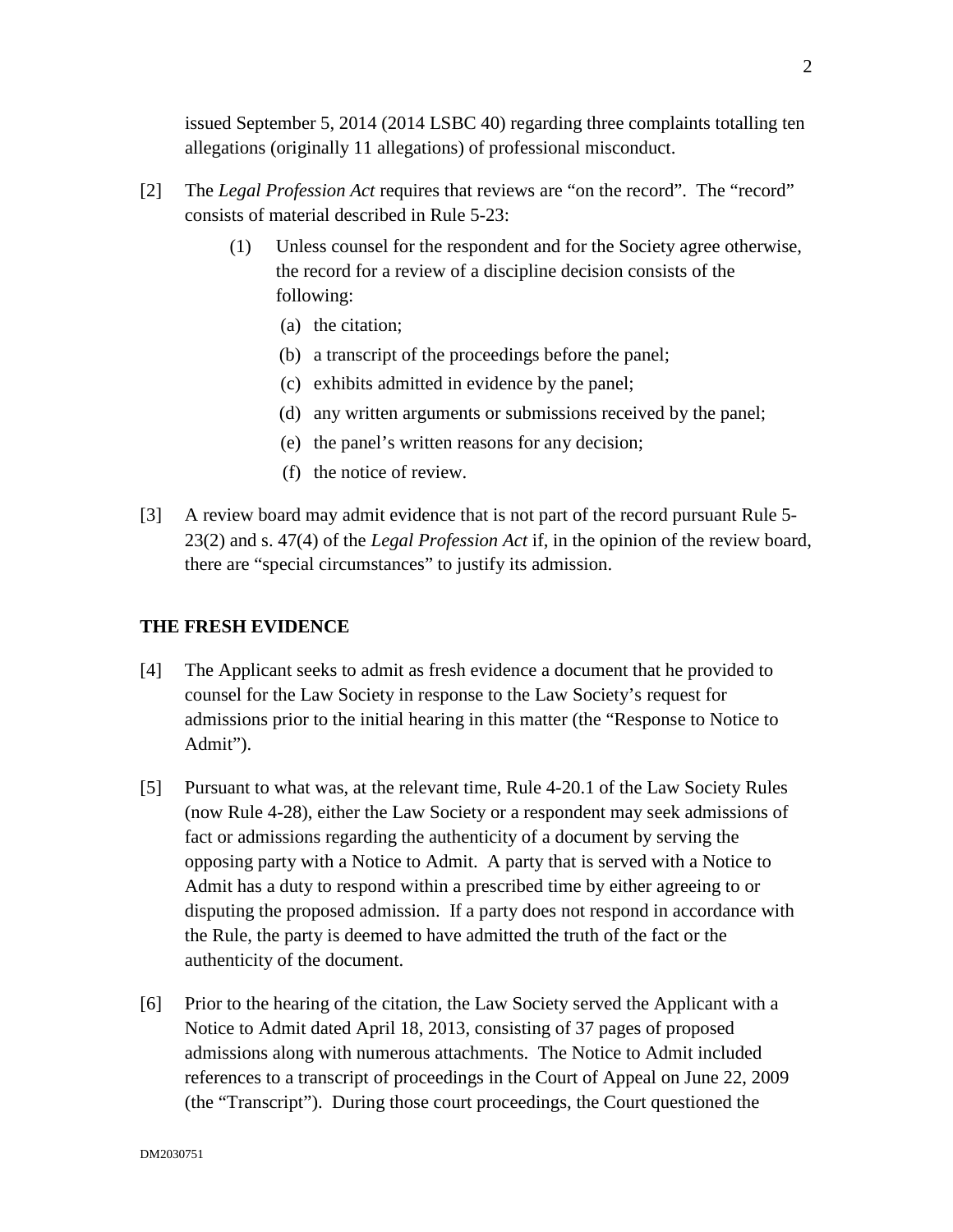Applicant about whether he had received certain correspondence from opposing counsel. His statements to the Court and other aspects of that proceeding underlie allegations 4, 5 and 6 in the citation in this matter.

[7] The Applicant sent a "Response to the Notice to Admit" dated May 8, 2013 to counsel for the Law Society. In responding to the various requests for admissions, he stated that he would admit the "authenticity of the documents attached at tabs to the Notice to Admit" (which included the Transcript) with the following "clarification" regarding the Transcript:

> So long as it is clarified that its admission is (pursuant to the definitions of Authenticity (f) admission that said transcript is a transcript and not an admission of it being a complete record of what was done and said that day, tab 23 can be admitted.

- [8] At the outset of the hearing of this s. 47 review, the Applicant sought to add to the record as proposed fresh evidence, a letter dated May 9, 2013 from counsel for the Law Society to the Applicant, which stated that counsel for the Law Society had attempted to incorporate the Applicant's suggested changes into the Agreed Statement of Facts and Notice to Admit.
- [9] As a result of the Notice to Admit process, counsel for the Law Society and the Applicant signed an Agreed Statement of Facts dated May 27, 2013 (the "ASF"). The ASF described the proceedings in the Court of Appeal on June 22, 2009 and included the Transcript as an attachment. The ASF was filed at the initial hearing before the hearing panel. Counsel for the Law Society did not seek to admit either the Notice to Admit or the Response to the Notice to Admit.
- [10] The Applicant says that the proposed fresh evidence is relevant to an issue that he has raised in this s. 47 review regarding whether the Transcript is a complete record of the court proceedings. During the hearing of the citation, the Applicant testified before the hearing panel that the Transcript was not complete, in that there was an "off the record" exchange between the Court and opposing counsel that was not reflected in the Transcript. He suggested that opposing counsel was chastised by the Court and that the exchange had either been removed or edited from the Transcript (possibly by direction of the Court) or that it occurred "off the record" as it related to the conduct of counsel (Record, Vol. II, pp. 322-331). He suggested that this missing exchange was important in considering the context of the Court's questions to him and his responses, which are the subject of allegation 4 in the citation. The issue of an "off the record" exchange is also the subject of allegation 6, which alleges that the Applicant committed professional misconduct by making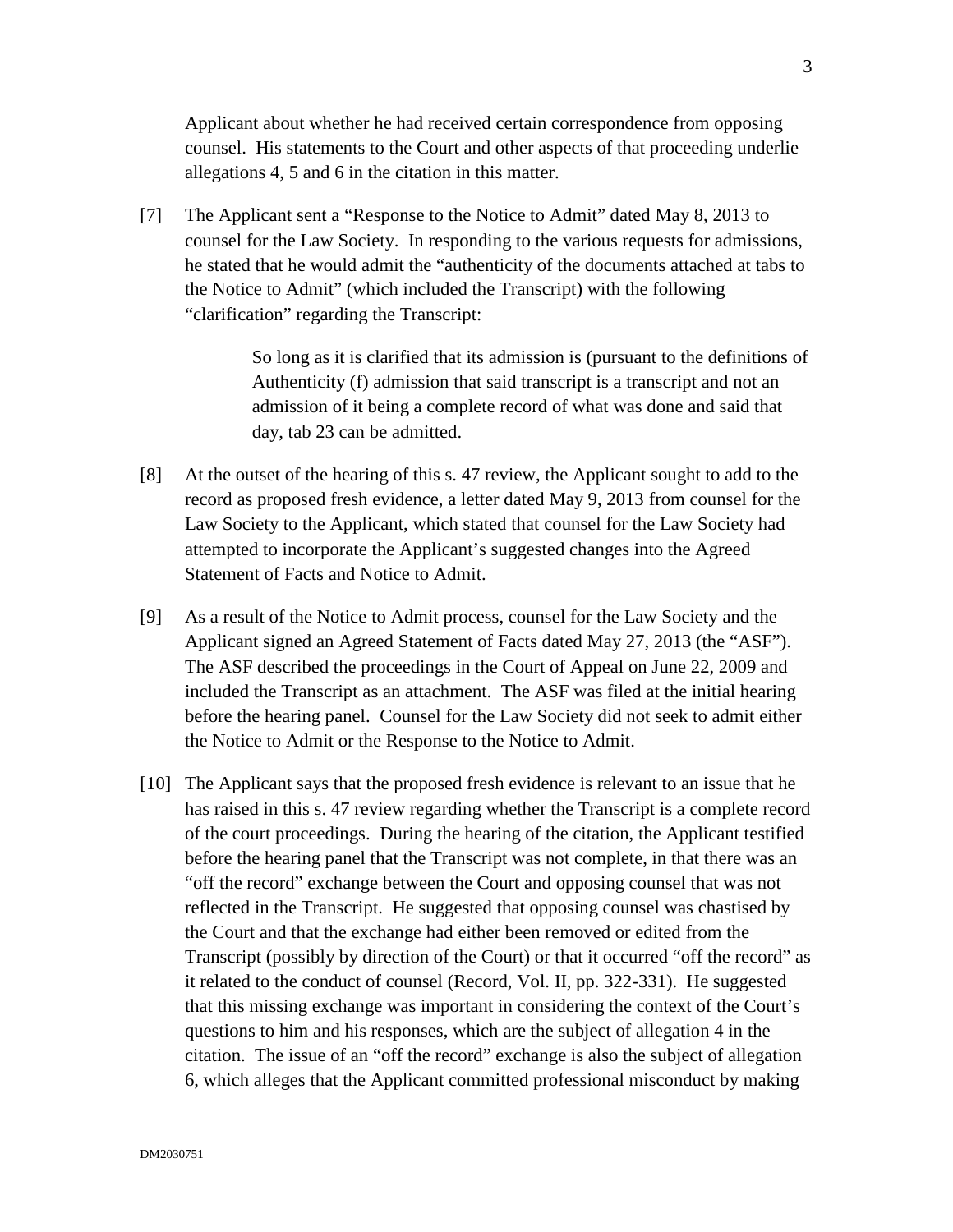misrepresentations regarding this matter to the Law Society in the course of the Law Society investigation.

- [11] The hearing panel considered the testimony of the Applicant regarding an "off the record" exchange with counsel that the Applicant acknowledged was not reflected in the Transcript. The hearing panel noted that, although the Transcript included references to breaks and adjournments in the proceedings, there was no reference to the Court going off record. The hearing panel also considered the evidence of opposing counsel from that proceeding, who denied that there had been any chastisement of him either on or off the record. The hearing panel accepted that the Transcript was complete and found that the alleged "off the record" exchange had not occurred. The Applicant has argued in this s. 47 review that the hearing panel erred in relying on the Transcript as a complete record.
- [12] We understand the Applicant's argument for the admission of fresh evidence to be as follows. The Applicant says that the effect of the Response to Notice to Admit was to create an agreement with counsel for the Law Society that the Transcript was not complete or accurate. He says that the fresh evidence should be admitted as the Law Society is submitting in this s. 47 review that the Transcript is a complete record of the Court of Appeal proceedings. He says that, based on the alleged agreement, counsel for the Law Society is prohibited from taking the position that the Transcript represents a complete record of the proceedings. He suggests that the proposed fresh evidence be admitted as evidence of an agreement by the Law Society that the Transcript is incomplete.
- [13] The Applicant also says that, given that the Law Society accepted his Response to the Notice to Admit (in which he stated his view that the Transcript was not a complete record), then the Law Society was required to prove "the authenticity of the transcript as representing a complete record of what had happened that day."
- [14] Counsel for the Law Society is opposed to the application to admit fresh evidence, on the basis that the evidence does not meet the test for the admission of fresh evidence.
- [15] In response to the Applicant's motion, the Law Society produced an affidavit sworn by Law Society counsel who had conduct of the initial hearing (the "Law Society Affidavit"). The Law Society Affidavit refers to excerpts from the proceedings and includes a denial by the affiant that there was any agreement between counsel that the Transcript was incomplete.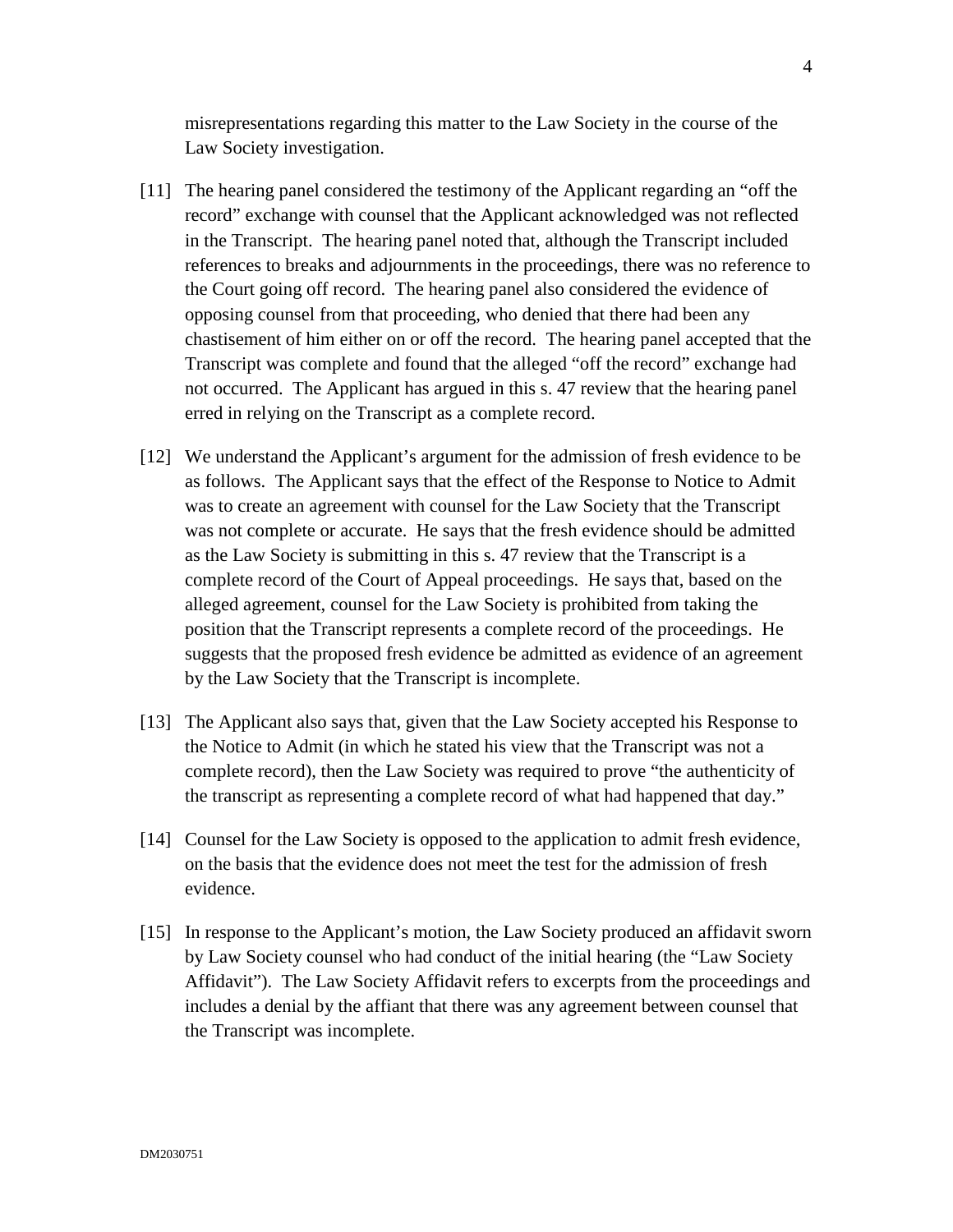#### **APPLICATION TO CROSS-EXAMINE**

- [16] The Applicant applied to cross-examine the affiant of the Law Society Affidavit at a pre-review conference that was held pursuant to Rule 5-25(8) of the Law Society Rules. The Chambers Bencher ruled that he did not have the authority to hear the application and that any question of leave to cross-examine should be determined by the Review Board: *Law Society of BC v. Vlug*, 2018 LSBC 1. The Applicant indicated at the pre-review conference that he wished to produce further information in response to the Law Society Affidavit. The Chambers Bencher directed that any further material in support of the motion should be filed by January 28, 2018. The Applicant did not provide any further information by that date.
- [17] At the hearing of this s. 47 review, the Applicant did not raise his request to crossexamine the affiant of the Law Society Affidavit until the conclusion of the hearing. At that time, the Applicant initially stated that he was not pursuing his application to cross-examine. He then referred to his written submissions in which he submitted that the Review Panel should direct cross-examination of the affiant and confirmed that he was seeking to cross-examine on the Law Society Affidavit. The Applicant's written submissions assert that he has a right of cross-examination and that, if refused, "it is unconstitutional and not saved by s. 1 of the Constitution of Canada." He has not filed any application or provided notice pursuant to the *Constitutional Question Act* and did not pursue this application at the hearing.
- [18] There is no absolute right of cross-examination on an affidavit and the decision to allow cross-examination is discretionary. In the context of civil litigation, the question is whether cross-examination may yield evidence that might be of assistance in determining an issue: *Greater Vancouver Water District v. SSBV Consultants Inc.*, 2014 BCSC 1148 at para. 41. We accept that a review board or hearing panel could grant leave to cross-examine on an affidavit given the broad discretion in Rule 5-6 of the Law Society Rules to determine procedure and decide what forms of evidence may be admitted. There are some circumstances where it may be appropriate to grant leave to cross-examine, if there is some useful purpose to the cross-examination such as eliciting relevant evidence that would assist in determining the issues in the proceeding.
- [19] The Applicant did not make any submissions as to how cross-examination would assist the Review Panel in deciding the fresh evidence application. It is our view that there is no useful purpose to granting leave to cross-examine counsel on the Law Society Affidavit. As set out below, we do not consider that the evidence relied upon by the Applicant establishes that the Law Society was bound by any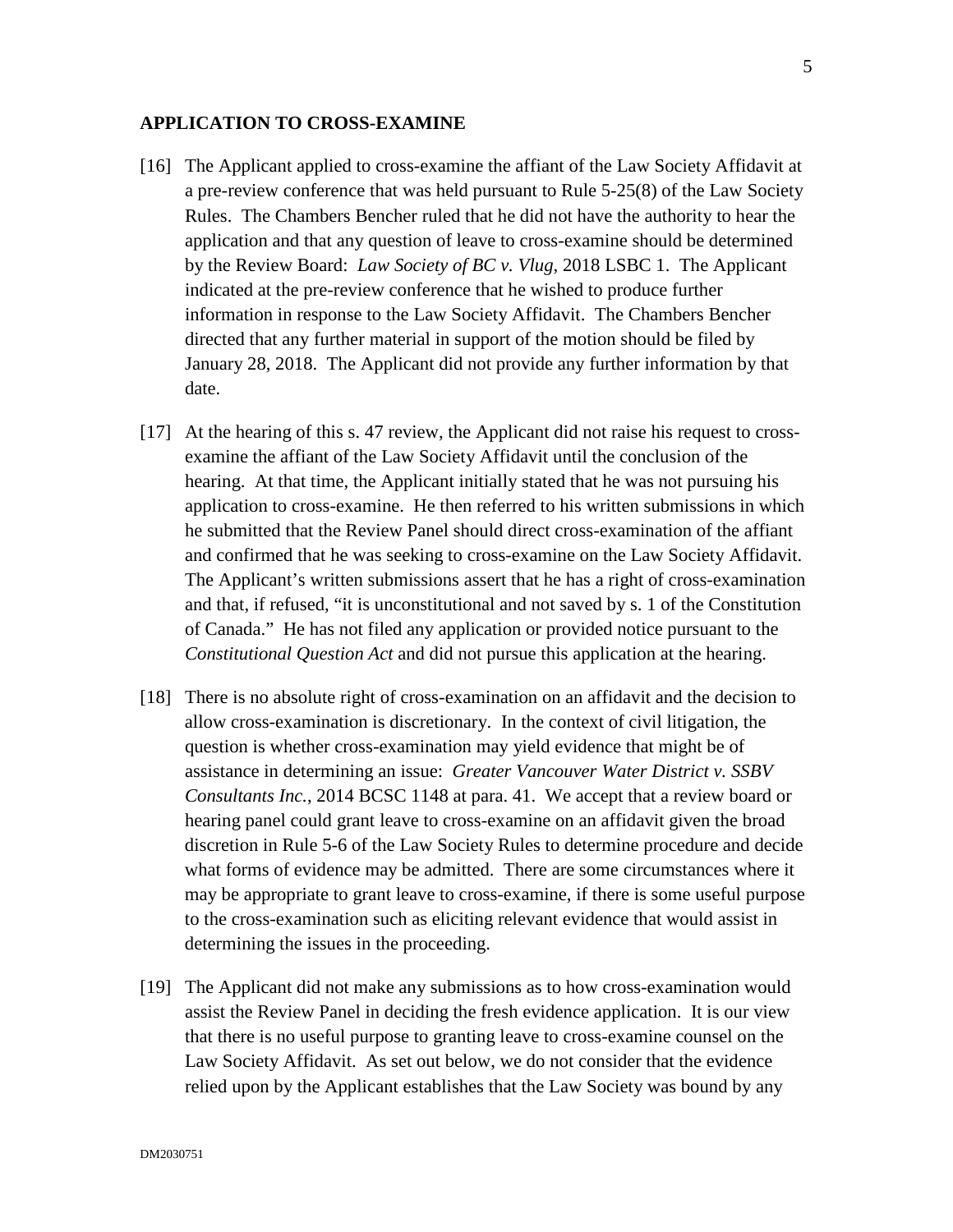agreement regarding the Transcript. We do not consider it necessary to place any weight on the assertions in the Law Society Affidavit in reaching that conclusion. Further, we do not consider that cross-examination could elicit any evidence that would assist the Applicant in his application or that would assist the Review Board in determining the issues in this application. For these reasons, we do not find that it is appropriate to grant leave for the Applicant to cross-examine.

## **LAW ON THE ADMISSION OF FRESH EVIDENCE**

- [20] The test for the admissibility of fresh evidence in the context of criminal appeals is set out in *Palmer v. The Queen*, [1980] 1 SCR 759:
	- 1. The evidence should generally not be admitted if, by due diligence, it could have been adduced at trial;
	- 2. The evidence must be relevant in the sense that it bears upon a decisive or potentially decisive issue in the trial;
	- 3. The evidence must be credible in the sense that it is reasonably capable of belief, and
	- 4. It must be such that, if believed, it could reasonably, when taken with the other evidence adduced at trial, be expected to have affected the result.
- [21] The *Palmer* criteria have been applied in a number of Law Society decisions, including *Law Society of BC v. Kierans*, 2001 LSBC 6, *Law Society of BC v. Perrick,* 2018 LSBC 7 and *Law Society of BC v. Sas*, 2017 LSBC 08. We will apply these criteria to the question of whether the proposed fresh evidence is admissible in this Review.

## **ANALYSIS**

[22] We find that the Applicant has not established that the *Palmer* criteria are met in his application to adduce fresh evidence. First, it is our view that the requirement of due diligence is not met as the Applicant could have sought to admit the evidence at the initial hearing. The Applicant did not assert that there was any agreement at the initial hearing, although it was clear from the position taken by the Law Society that counsel were not in agreement that the Transcript was incomplete. Counsel for the Law Society stated in her opening submissions at the hearing of the citation that "the Law Society … will rely on the Transcript as evidence that the Court didn't ask to go off the record at any time" (Record, Vol. 1, p. 27). It was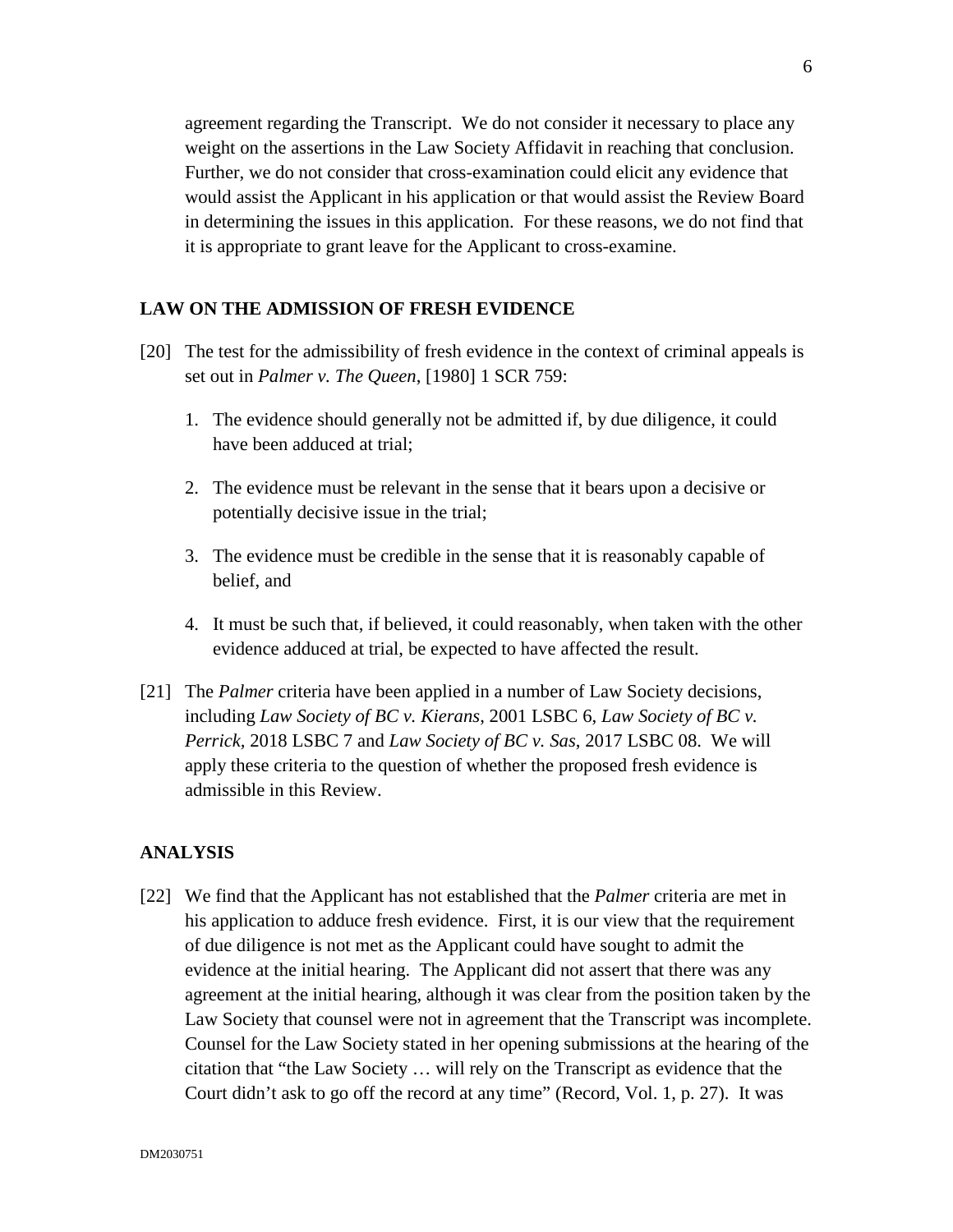clear that the Law Society was relying on the Transcript as a record of what had transpired in the Court of Appeal. If the Applicant wished to assert that there was an agreement regarding the completeness of the Transcript, he could have raised it at the initial hearing.

- [23] The documents that the Applicant seeks to admit as fresh evidence were available to him and he could have sought to admit them at the initial hearing. Further, if the Applicant believed that the Law Society had agreed that the Transcript was incomplete, it should have been clearly set out as an agreed fact in the ASF. There is nothing in the ASF with respect to an "off the record" exchange or any issues with the accuracy of the Transcript. The ASF simply states at para. 6(f) that any documents attached to the ASF are admitted into evidence to prove that the statements were made.
- [24] The *Palmer* criteria also include a requirement that the fresh evidence could reasonably be expected to have affected the result. We do not accept that the proposed fresh evidence establishes any agreement between counsel as alleged by the Applicant, and we do not consider that it could have affected the result at the initial hearing.
- [25] In support of his argument that there was an agreement with counsel for the Law Society that the Transcript was incomplete, the Applicant relies on his statement in the Response to Notice to Admit that the transcript "is a transcript and not an admission of it being a complete record of what was done and said that day." We do not accept that this unilateral statement in the Response to Notice to Admit created any agreement between counsel. It is clear from the position taken by the Law Society throughout these proceedings that the Law Society did not agree with the Applicant that there was any "off the record" exchange. This was also clear from the citation itself, which alleged that the Applicant misrepresented that there was an "off the record" exchange in his response to the Law Society investigation. The Applicant's statement in the Response to the Notice to Admit that the admission of the Transcript cannot be taken as an admission that it was a "complete record of what was done and said that day" did not in any way bind the Law Society to accept that the Transcript was incomplete.
- [26] In considering the admissibility of fresh evidence, the relevance and probative value of the evidence is important to the *Palmer* analysis. The fresh evidence must carry sufficient probative force that it could have affected the result of the proceedings. In this case, the fresh evidence is simply a unilateral statement of the Applicant's position regarding the Transcript. In this regard, it is consistent with the Applicant's testimony before the hearing panel in which he provided his